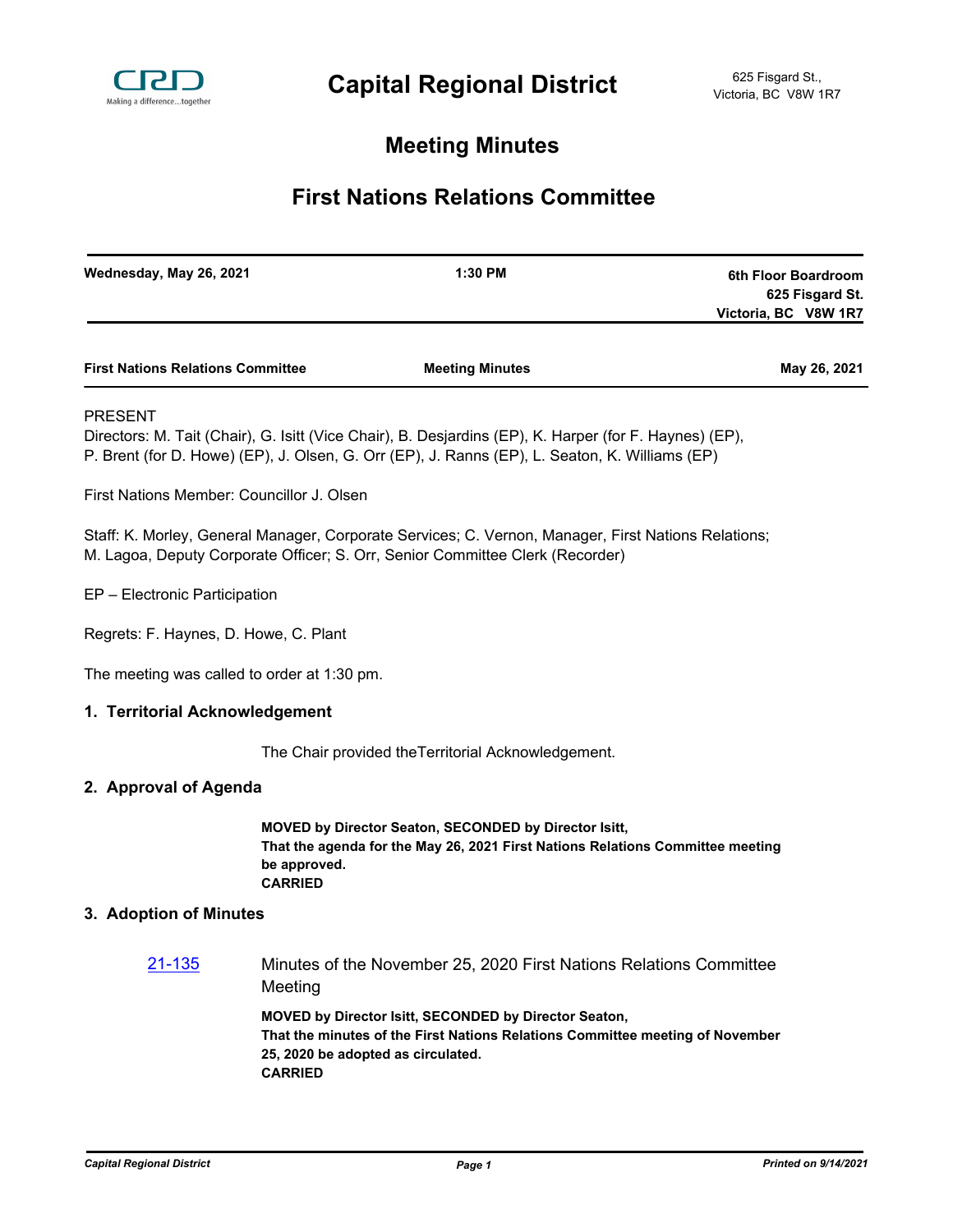### **4. Chair's Remarks**

The Chair welcomed Caitlyn Vernon, First Nations Relations Manager and thanked outgoing Manager, Eric Kelch for his service. She welcomed First Nation Member, Councillor Joni Olsen and offered a welcome gift.

## **5. Presentations/Delegations**

There were no presentations or delegations.

## **6. Committee Business**

**6.1.** [21-323](http://crd.ca.legistar.com/gateway.aspx?m=l&id=/matter.aspx?key=8272) 2021 First Nations Relations Standing Committee Terms of Reference

K. Morley spoke to Item 6.1.

Discussion ensued regarding:

- Treaty process
- Terms of reference
- Treaty advisory recommendations
- Census data on reserve land

**MOVED by Director Seaton, SECONDED by Director Isitt, That the First Nations Relations Standing Committee receive the 2021 Terms of Reference attached at Appendix A. CARRIED**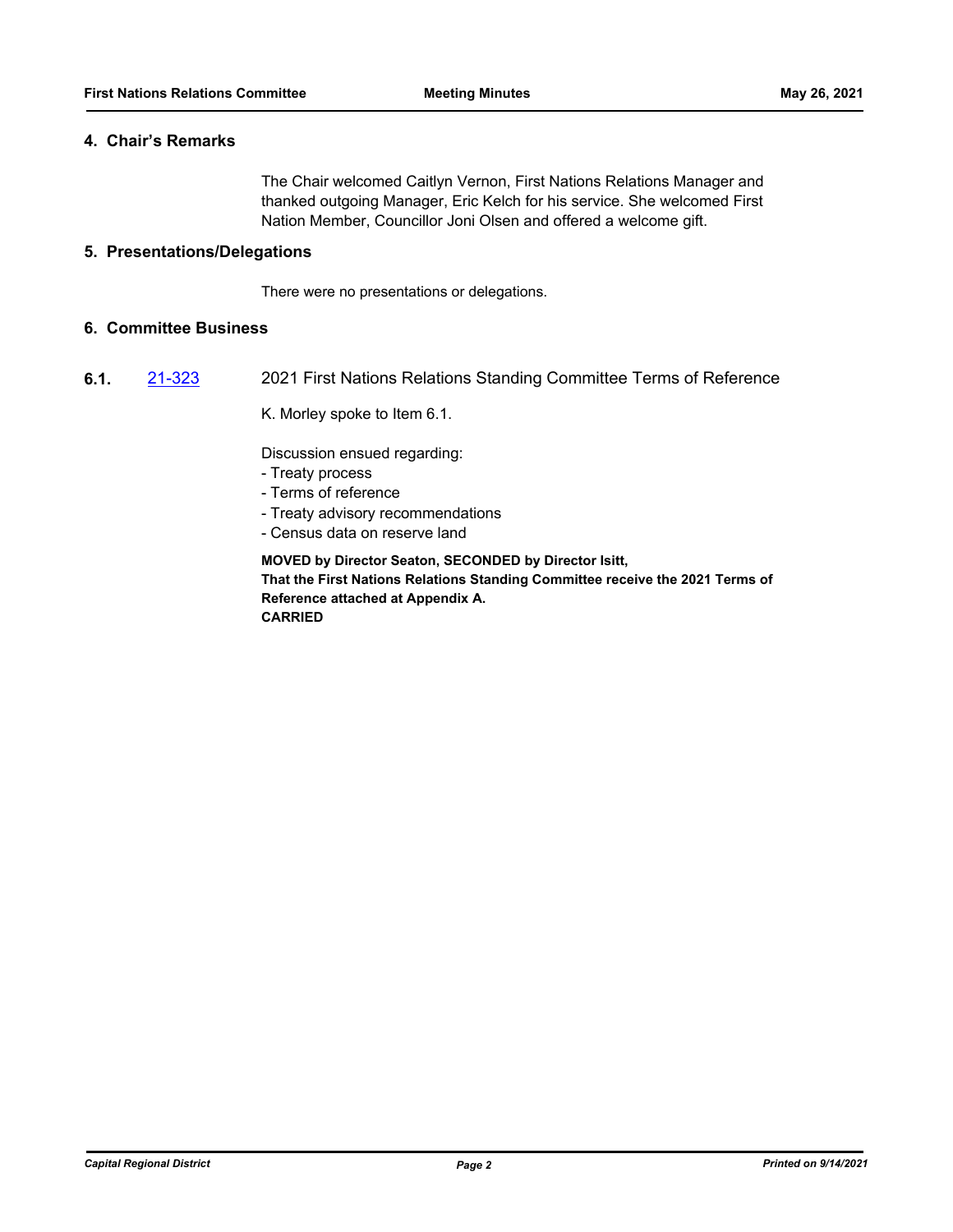### **6.2.** [21-451](http://crd.ca.legistar.com/gateway.aspx?m=l&id=/matter.aspx?key=8399) Inclusive Governance & Decision-Making Update

C. Vernon spoke to Item 6.2.

Discussion ensued regarding:

- Jurisdictional authority
- Traditional territories

#### **Motion Arising**

**MOVED by Director Desjardins, SECONDED by Director Orr, That the First Nations Relations Committee refer the staff report to the Capital Regional District Board to discuss CRD Board priority 3a.** 

Discussion ensued regarding interpretation of the language in the staff report.

**MOVED by Director Isitt, SECONDED by Alternate Director Brent, That the motion arising be postponed until after motion to receive the staff report has been considered. CARRIED Opposed: Desjardins, Harper, Ranns, Williams**

**MOVED by Director Isitt, SECONDED by Director Seaton, That the First Nations Relations Committee recommends to the Capital Regional District Board: That this report be received for information.**

# **MOVED by Director Isitt, SECONDED by Director Seaton,**

**That the staff recommendation be amended to include the words "and that staff report back at next First Nations Relations Committee meeting with additional information and clarification on the priorities and strategies identified in the report" after the words "That this report be received for information".**

**DEFEATED**

**Opposed: Brent, Desjardins, Harper, Isitt, Olsen, Orr, Ranns, Seaton, Tait, Williams**

**MOVED by Director Isitt, SECONDED by Director Seaton, That the First Nations Relations Committee recommends to the Capital Regional District Board: That this report be received for information. CARRIED**

**Opposed: Desjardins, Ranns, Williams**

**Postponed Motion Arising The postponed motion arising was not moved.**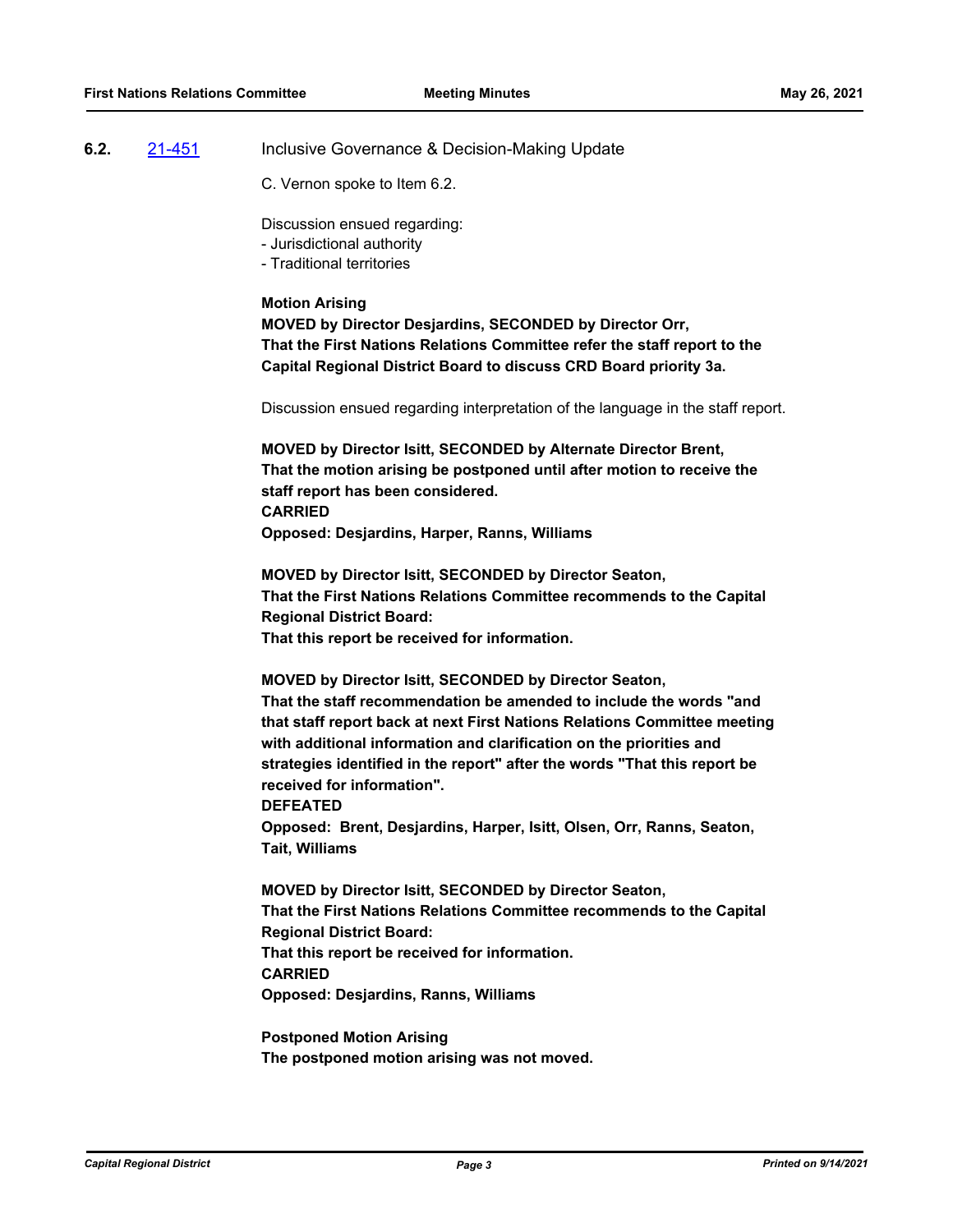**6.3.** [20-756](http://crd.ca.legistar.com/gateway.aspx?m=l&id=/matter.aspx?key=7888) First Nations Cultural Honorarium Policy

K. Morley spoke to Item 6.3.

Discussion ensued regarding:

- Budget
- Board compensation

**MOVED by Director Isitt, SECONDED by Director Seaton, That the First Nations Relations Committee recommends to the Capital Regional District Board: That this report be received for information. CARRIED**

**6.4.** [21-452](http://crd.ca.legistar.com/gateway.aspx?m=l&id=/matter.aspx?key=8400) Intercultural Skills Training for Board Directors

C. Vernon spoke to Item 6.4.

Discussion ensued regarding training.

**MOVED by Director Isitt, SECONDED by Councillor Olsen, That the First Nations Relations Committee recommends to the Capital Regional District Board: That staff be directed to work with the Board and First Nations representatives to develop and offer Intercultural Skills Training for CRD Directors.**

**MOVED by Director Tait, SECONDED by Alternate Director Brent, That the motion be amended to add the words "and Alternate Directors" after the words "CRD Directors". CARRIED**

The question was called on the main motion as amended:

**That the First Nations Relations Committee recommends to the Capital Regional District Board: That staff be directed to work with the Board and First Nations representatives to develop and offer Intercultural Skills Training for CRD Directors and Alternate Directors. CARRIED**

#### **7. Notice(s) of Motion**

There were no notice(s) of motions.

#### **8. New Business**

There was no new business.